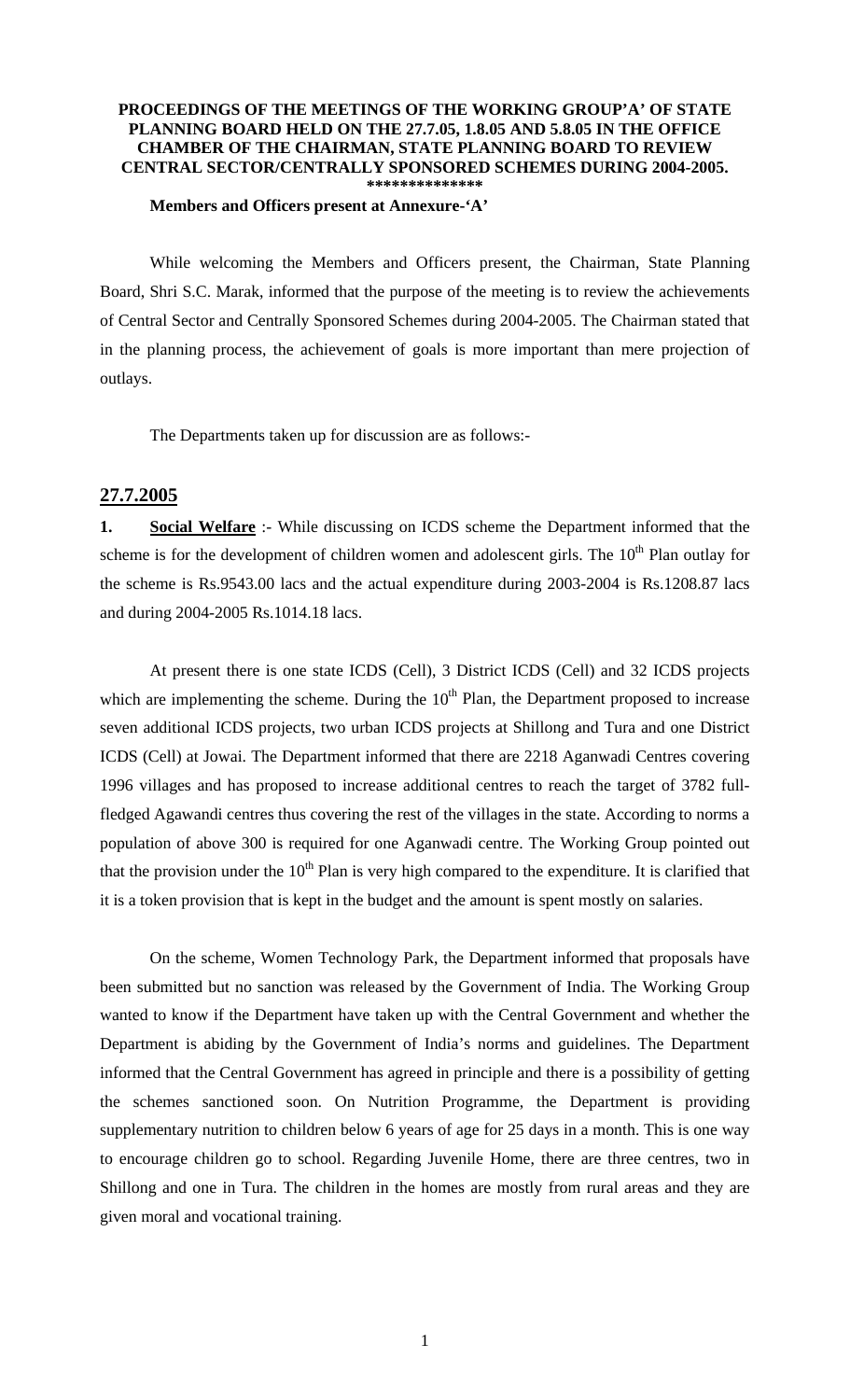On the Integrated Women's Empowerment Programme (IWEP), the Department informed that the objectives of the scheme is for establishment of Self Help Groups to create confidence and awareness regarding women's status, health, nutrition, education sanitation and hygiene. At present there are 477 centres of Self Help Groups. The Working Group expressed its desire to have interaction with Self Help Groups at Mylliem and to visit Aganwadi centres at Resubelpara.

**2. Arts & Culture** :- The Working Group took a strong note that inspite of the preliminary meeting held with the Commissioner & Secretary, State Planning Board on the  $18<sup>th</sup>$  July, 2005 where the Department was asked to furnish additional information as required by the Members, Working Group, the Department did not furnish such information nor the same was brought along in today's meeting.

However, during discussions the Department was asked to note the following points:-

- (i) Department to resubmit financial statement (a) the actual expenditure during the  $1<sup>st</sup>$ 3 years of  $10<sup>th</sup>$  Plan i.e., in respect of State Share and Central Share (b) while the projected outlay for the entire  $10^{th}$  Plan in respect of State Share is Rs.3.23 lakhs the projected outlay for the  $10<sup>th</sup>$  Plan in respect of Central Share to be indicate.
- (ii) In view that computerization of Williamson Sangma Museum, Shillong is completed, the work done in physical terms should have been indicated in the physical statement and also the amount of work done in respect of computerization of the District Museum at Tura which is yet to be completed.
- (iii) Department to explain as to why the actual expenditure is only Rs. 1 lakhs during 2004-2005 whereas the outlay for 2004-2005 is Rs.3.60 lakhs in respect of Central Share and Rs.2.40 lakhs in respect of State Share.

During discussions, the Department informed that Central Assistance is sought for other projects of the Department other than Centrally Sponsored/Central Sector Schemes.

**3. Sericulture & Weaving** :- The Working Group felt that Sericulture and Weaving is a very neglected Department. The generation of employment to womenfolk in this sector is tremendous but unfortunately, the investment is very low.

 During discussions on the Centrally Sponsored Schemes of the Department which are mainly development of Mulberry, Muga and Eri which have a substantial contribution from the beneficiaries besides the Central Silk Board's Share and State Share, the Department stated that the beneficiaries 'contribution is not actually in cash but in the form of family labour and supply of local items like bamboo and other rearing appliances. The Working Group felt that when the schemes are meant to benefit the poor farmers, why beneficiaries' share is necessary. To this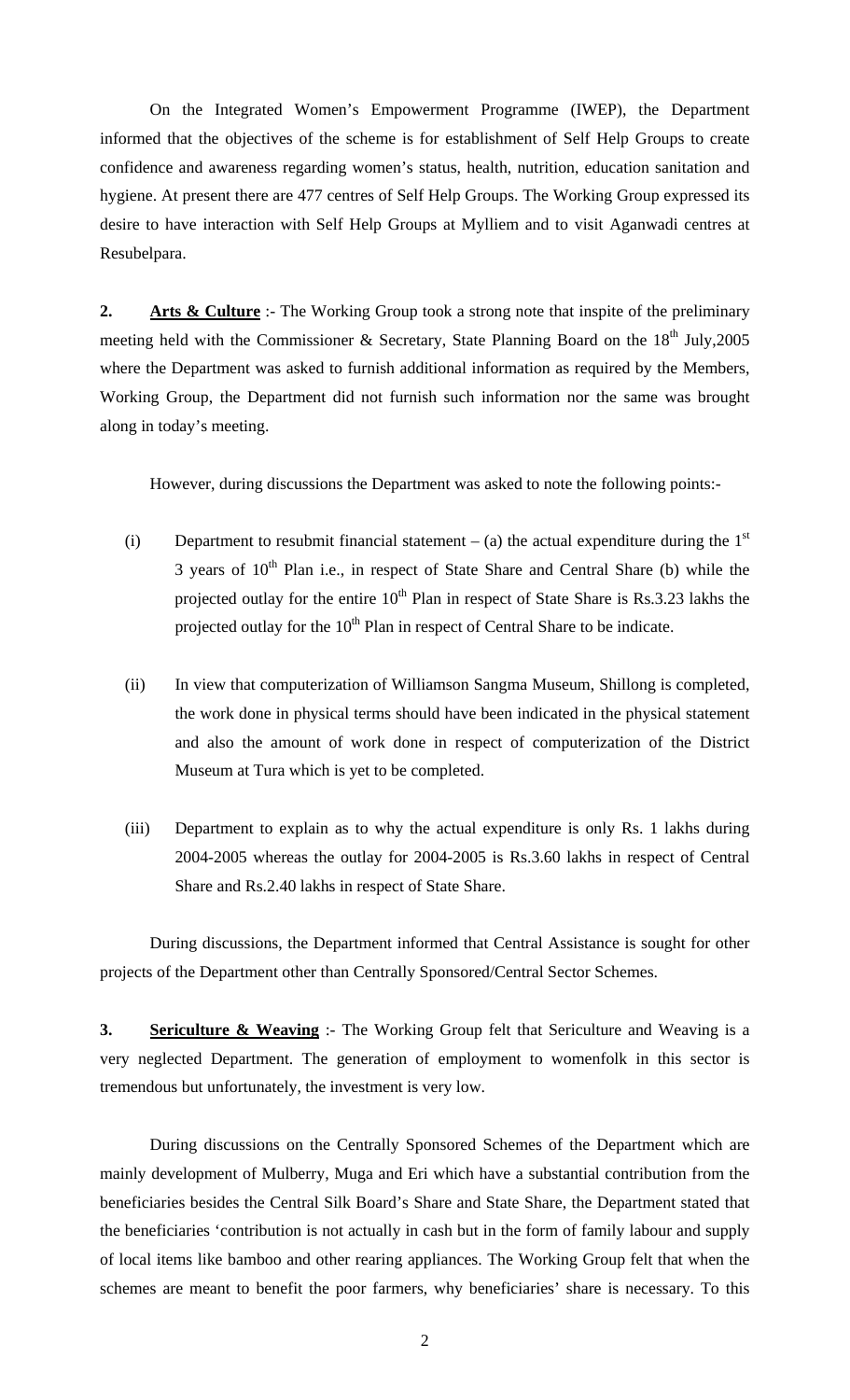observation, the Chairman asked the Department to take up the matter where the contribution from the beneficiaries can instead be included in the State Share thus allowing the poor farmers the full advantage of economic development. The Working Group also strongly felt that Sericulture and Weaving should be upgraded into a major Department.

The Department was asked to submit the following information :-

1. Reasons as to why there is no expenditure in respect of State Share during the  $1<sup>st</sup>$  3 years of the  $10<sup>th</sup>$  Plan where-as expenditure in respect of Central Share is shown during the said years.

2. To conduct a survey and submit a comparative report on their economic status of those families who take up Sericulture and Weaving activities and those who do not.

3. To examine the matter of authority over the Co-operative Societies of Sericulture and Weaving and submit suggestion to the State Planning Board.

4. To prepare a Vision Paper of the Department upto 2022 and submit to State Planning Board.

**4. Fisheries** :- Fish Farmer Development Agency (FFDA) is a Centrally Sponsored Scheme. The Scheme is started in 1992-1993 and continues for 5(five) years in the sharing pattern of 50% Central Share and 50% State Share. The sharing pattern is revised by Govt. of India to 75:25 Central and State Share from 2000-2001 onwards. During 2002-2003, there is no matching share from Govt. of India and cannot be implemented. Hence, the schemes are being implemented on a backlog basis. The scheme is mainly concerned with creation of fish ponds. The amount of the scheme is Rs. 60.00 lacs per year Rs.45 lacs as Central Share and Rs.15 lacs as State Share. The response to this scheme is quite good.

 The Working Group observed that the trend of expenditure incurred by the Department during the  $1<sup>st</sup>$  3 years of the  $10<sup>th</sup>$  Plan indicates that it will not be able to meet the projected outlay of Rs.5.80 crore (both Central and State Share) for the  $10<sup>th</sup>$  Plan. Department to clarify on the projected outlay and the low level of expenditure. Also to submit a report on the programmes of disease control taken up by the Department.

**5. P.H.E.** :- During discussions, the Department informed that during the 1991 survey, the total number of habitations is 8636 and as per the 2003 survey, the total number of habitations is 9538. Due to scatter of villages/habitations, the coverage factor doesnot look very good. The Department also informed that habitation is not a village which is covered in a census but merely a number of households in a group. A village which has been taken up 10 years ago may have to be taken up again due to growth of population etc. A village may become partially covered due to increase of population or less availability of water.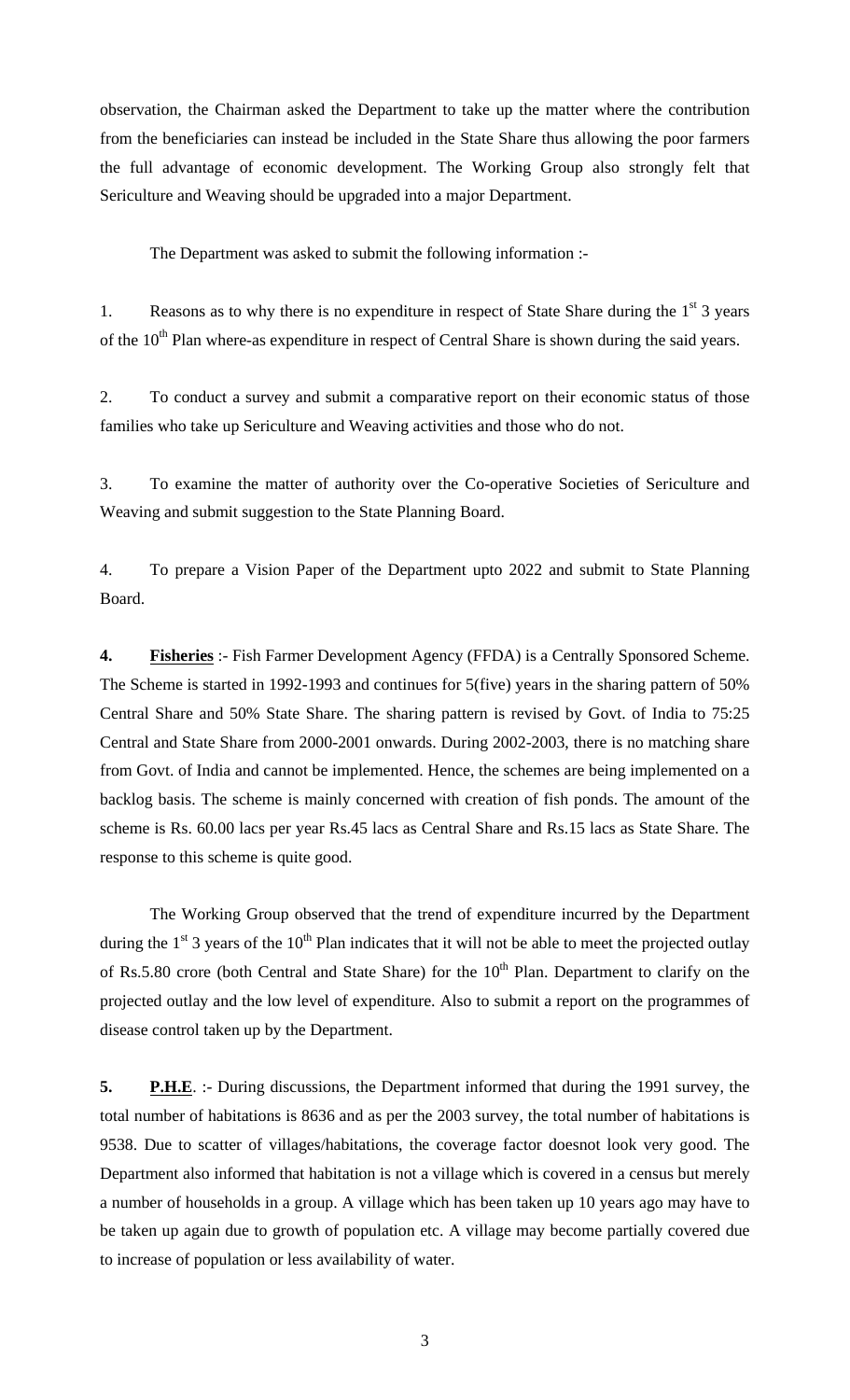Enquiring on the iron content in water the Department informed that iron content in water is not a serious threat. Further, when iron content is high, the water becomes reddish and people automatically will not drink the water even clothes cannot be washed. In Jaintia Hills, it is a different problem. The water is acidic because of the coal mining activities. If the iron content is above 10 Mg per litre, it is difficult to be removed. In Borato the Department has to go for surface water as the iron content is very high upto 15 MG per litre.

 Provision of water supply facilities is also extended to Primary Schools and ICDS centres, with the exception of those ICDS centres in rented houses. The Working Group is of the view that ICDS centres should be located in Primary School buildings.

 On computerization the Department proposes to take up upto the Sub-Divisional Level. Depending on availability of funds the computerization works are hoped to be completed in 2 years time and two Proposals have been submitted under Total Sanitation Campaign. Awareness Programme have been started in East Khasi Hills and West Khasi Hills. A study is to be conducted on the Wah Umkhrah pollution.

 The Department briefed on the scheme of Swajaldhara, a peoples scheme. It is the people themselves who come forward prepare the schemes, get the sanction and maintain the schemes. The proposals are submitted to the Deputy Commissioners who also received the sanction from Govt. of India. 36 schemes are implemented in Ri-Bhoi District which are functioning very well with the active participation of the people for maintenance.

# **1.8.2005**

**1. Agriculture** :- At the outset on implementation of Centrally Sponsored/ Central Sector Schemes during 2004-2005, the Working Group asked the Department to furnish the following information relating to the year 2004-2005.

- (a) Amount received from the Centre in respect of Central Share and expenditure for both Centrally Sponsored and Central Sector Schemes.
- (b) Amount received and spent from other agencies viz., NEC, DONER etc.

 The Working Group observed that poverty of farmers is due to the fact that the farmers do not have a common platform to articulate their views, grievances etc. and as far as low productivity, it is felt that it is due to lack of awareness of the latest methods in improving productivity. During the last 25 years, the total crop area has increased by about 42%, informed the Department but the Working Group however is doubtful on whether the above fact will commensurate with investment made by the Department.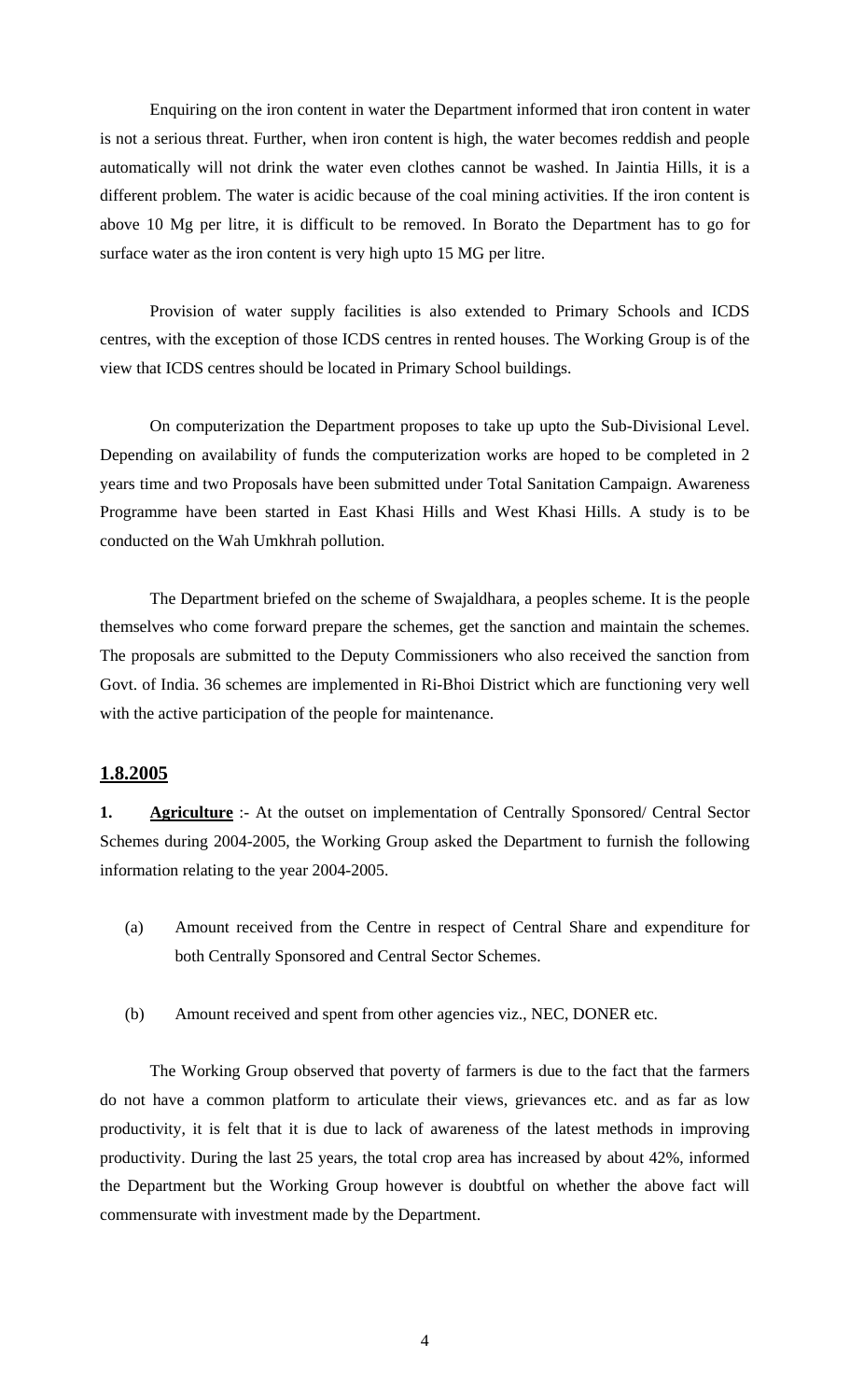During discussions on total crop area, the Department informed that foodgrains alone i.e., paddy, maize, wheat constitute 60%. Out of 60%, 78% is paddy. As for food security, it cannot be achieved since the requirement for the whole state is about 4 lakhs Metric tonnes and the shortage of 1.5 lakhs Metric tonnes is met by import from other states. It was further explained that since land expansion is almost saturated – though production can be increased with existing land – it is more economical to import, as the strategy of the Department is to invest on other items viz., horticulture products where production is good and fetches good revenue. The yield rate per hectare, has improved. During 2000-2001, it is 1.5. MT per hectare and during 2004- 2005 it is 2 MT per hectare. The All India yield rate is from 2 to 5 MT per hectare. The Department further stated that 43% of total crop area under paddy is under High Yielding Variety.

 On Jhum Control opinions differ as to whether jhum cultivation is actually harmful, the Department stated that 70,000 jhummia families were brought down to 43,000 by the schemes of the Department. However, the Jhum period is reduced in a big way by alternative cultivation. The labour force participation in the state is about 74%, which is highest in the country, people who are above 15 years are available for work. This labour force participation rate is a problem during off season and the Department feel that more investment is required to capture and sustain this labour force.

 On Land Use Board, the Department informed that the Board is non-functional. The expenditure is for the salaries of officers under the Board. This year the Govt. of India has refused to give funds to the Board and hence funds have to be located from State Plan for payment of salaries.

 On Mechanisation, the Department stated that 800 Power Tillers are operating in the state where 120 numbers are state-owned. The matter of maintenance of the same is improved as mechanics are coming up in the rural areas and some farmers are ready for servicing on their own. The responsibility of maintenance is left with the farmers and the picture is encouraging. The cost of a Power Tiller of 10 HP is Rs.1.36 lakhs and 30% subsidy with a ceiling of Rs.45,000/- to a farmer is given. There are 120 tractors operating in the state and mostly stateowned. The Power Tillers are however more popular, and the target is 1500 Power Tillers to be achieved in 2 years. To attain the All India Level of production per hectare the state will need around 42,284 Power Tillers.

 The Department informed the Working Group on its proposal to set up a State Horticultural Development Board in view that this sector has high potentials and the Department can have some freedom in its functioning and marketing. The Board should be allowed full responsibility in the processing and marketing aspects. The Department stated that it will require about Rs.10 crores to establish the Board. Once the Board is establish there is no problem of funds as the Department can take full advantage of the facilities given by the National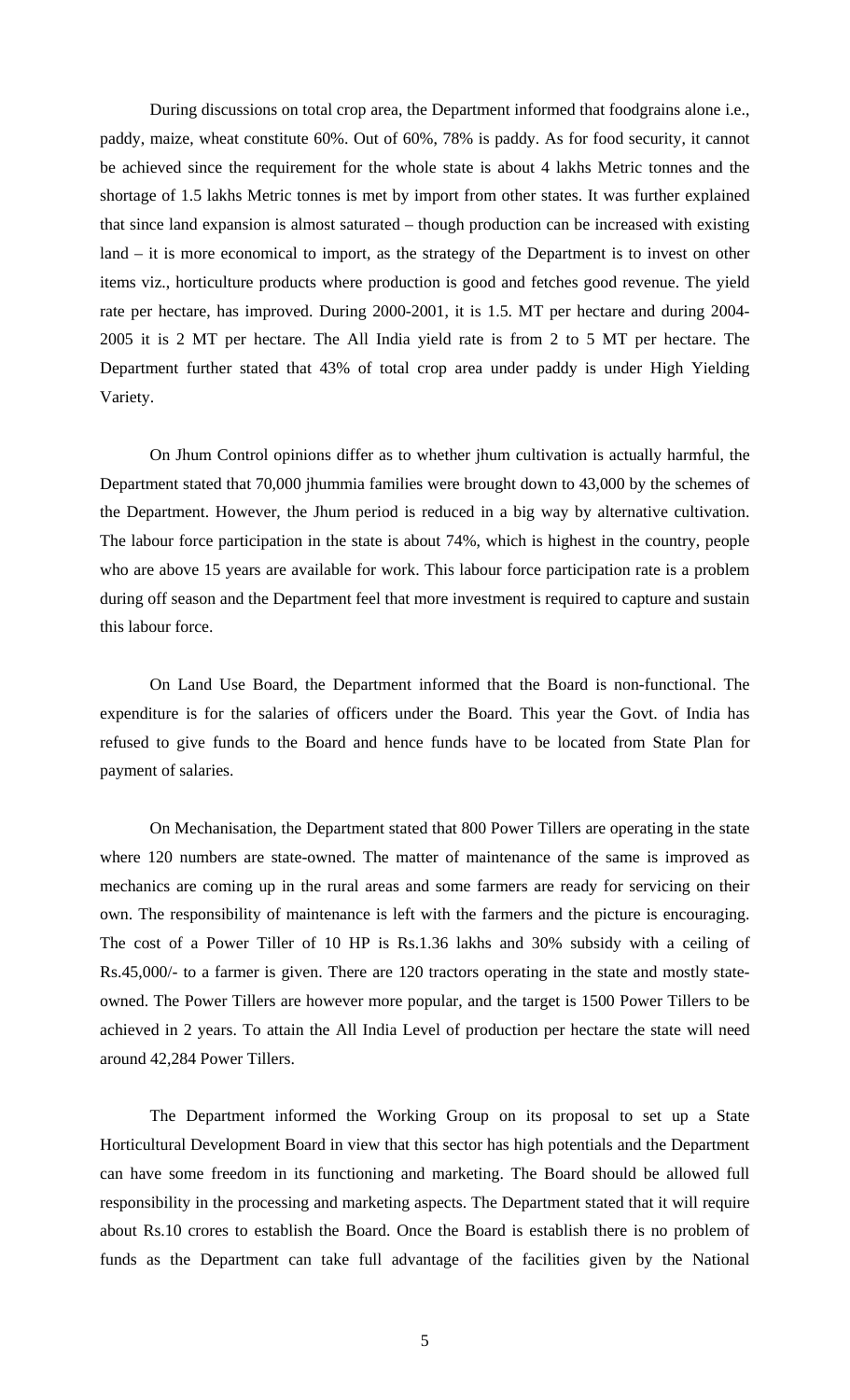Horticultural Board. The Department is asked to submit details on this proposal for further discussion by the State Planning Board.

 The Department informed that Kiwi Plantation is doing well and taken up at Upper Shillong and Fruit Garden at Shillong. Passion fruit which can grow in any part of the state, is being taken near Nongstoin. Plantation of Authorrium a flowering plant is also being taken up in Garo Hills.

 The Working Group decided to visit the Strawberry and Rose farm of the Department at Umsning

## **5-8-05**

**Community & Rural Development**: The Working Group noted that SGSY scheme is very important as it aims to raise the poor families above poverty line by providing them with income generating assets through Government subsidies and bank credits. The fund is shared between the centre and the state on 75:25 basis. On the scheme, SGRY the Department informed that the aim is to provide additional wage employment in the rural areas to those who are willing to take up manual unskilled work.

 It was suggested by the Working Group to select one district for one programme to create general awareness and independent evaluation. It was also noted that the Office of the Block Development Officer is the most important among rural people for implementation of schemes. However, the implementation of schemes by the Gram Sevaks need assessment for the effective actual implementation of schemes of Community & Rural Development Department. Considering the importance of Rural Development Schemes, the Working Group felt the need to revamp and restructure the Block Development Office to make it more accessible to the rural people. The public is aware of the flow of funds that are coming, but whether the funds are reaching the deserving people or not. The Working Group noted that this is an area which the Department and the people need to work together to achieve concrete results.

 It was pointed out by the Chairman that most of the BDOs are not full fledged. It was clarified that Blocks are temporarily manned until MCS officers are appointed. The work will be better with efficient BDOs. As the volume of work in the blocks is increasing, the Working Group felt that adequate infrastructure should be provided to the blocks like good accommodation vehicles and IT facilities for speedy implementation of schemes.

 The Working Group also suggested that the people should be involved for BPL/APL schemes and to evolve strategies to improve rural development. On the SGSY scheme, the Department informed that Self Help Groups constitute as part of the scheme. The implementation of SGSY is carried out through Self Help Groups and individual beneficiaries. The subsidy amount is limited to Rs.10,000/- and the loan is upto Rs.15,000/- for both the Self